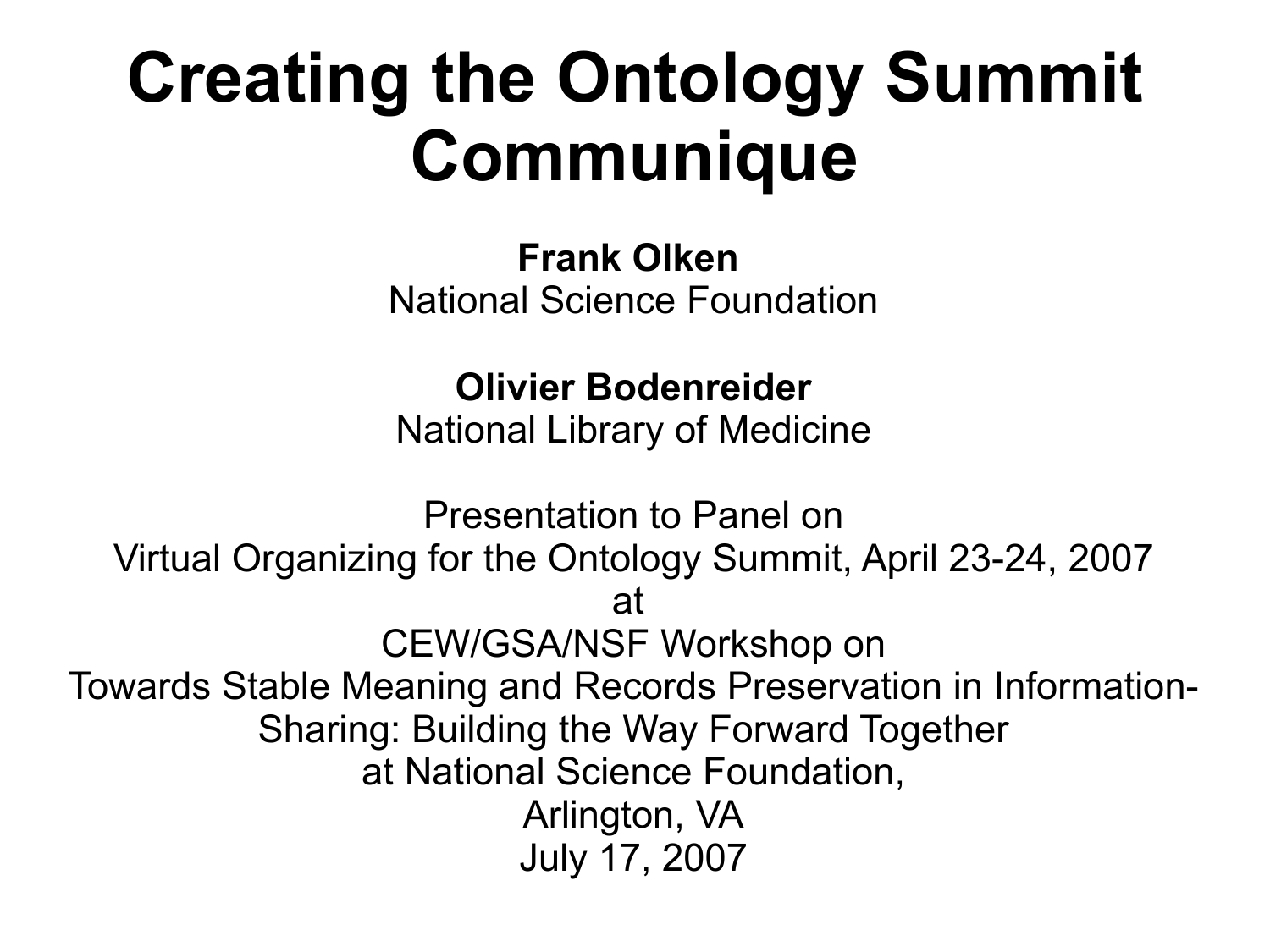### **Overview**

- Framework Document Development
- Communique Writing
- Lessons Learned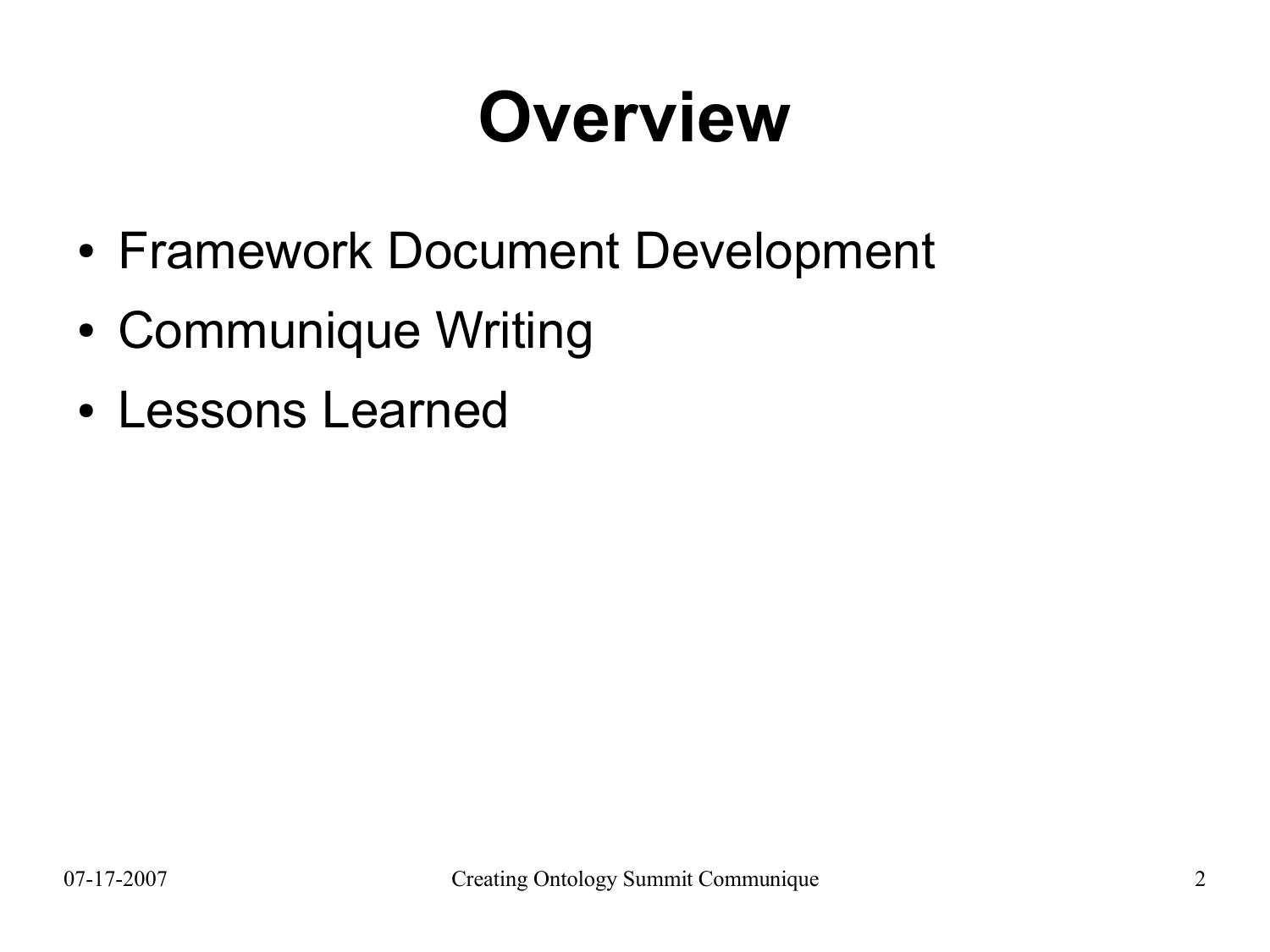#### **Framework Document Development**

- Development of the framework involved:
	- Use of email
	- Use of a wiki
	- Use of teleconferences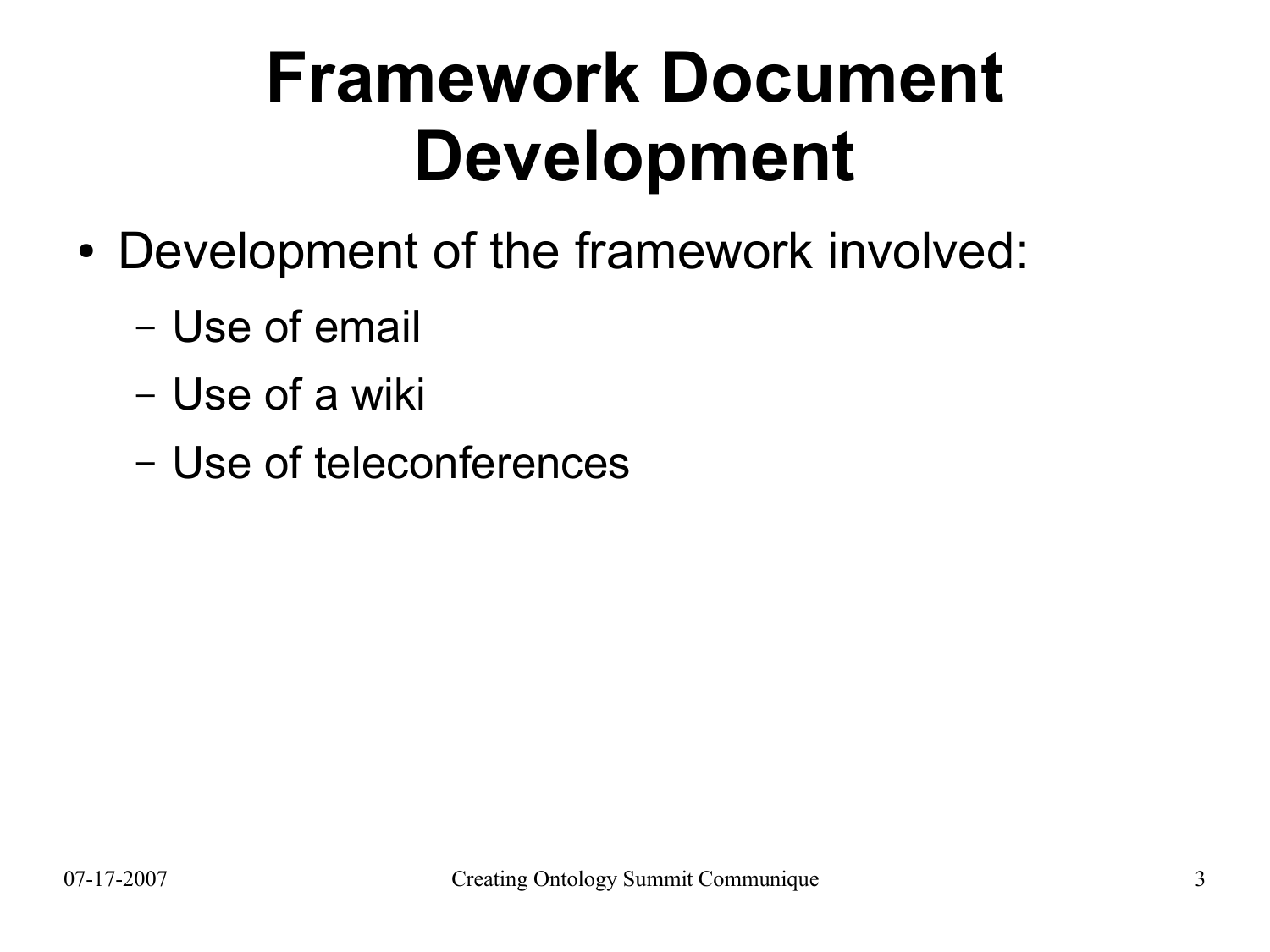# **Communique Writing**

- Based on Framework Documents
- Framework was available on Wiki
- Presentations and discussion of Framework at the Ontology Summit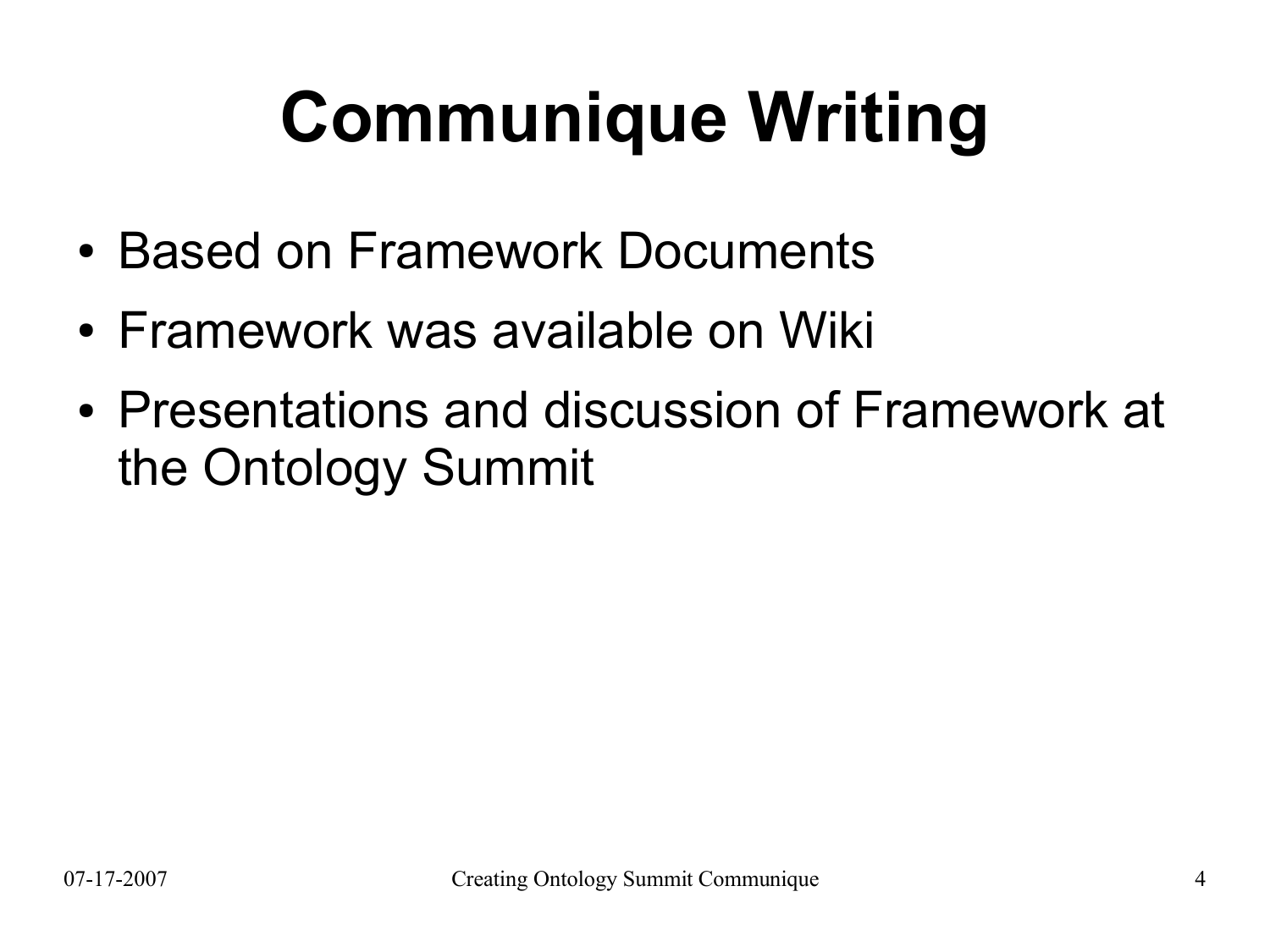#### **Communique Built on Framework Document!**

• It would not have been possible to produce the communique during the meeting without the debates and writing of the Framework document prior to the meeting.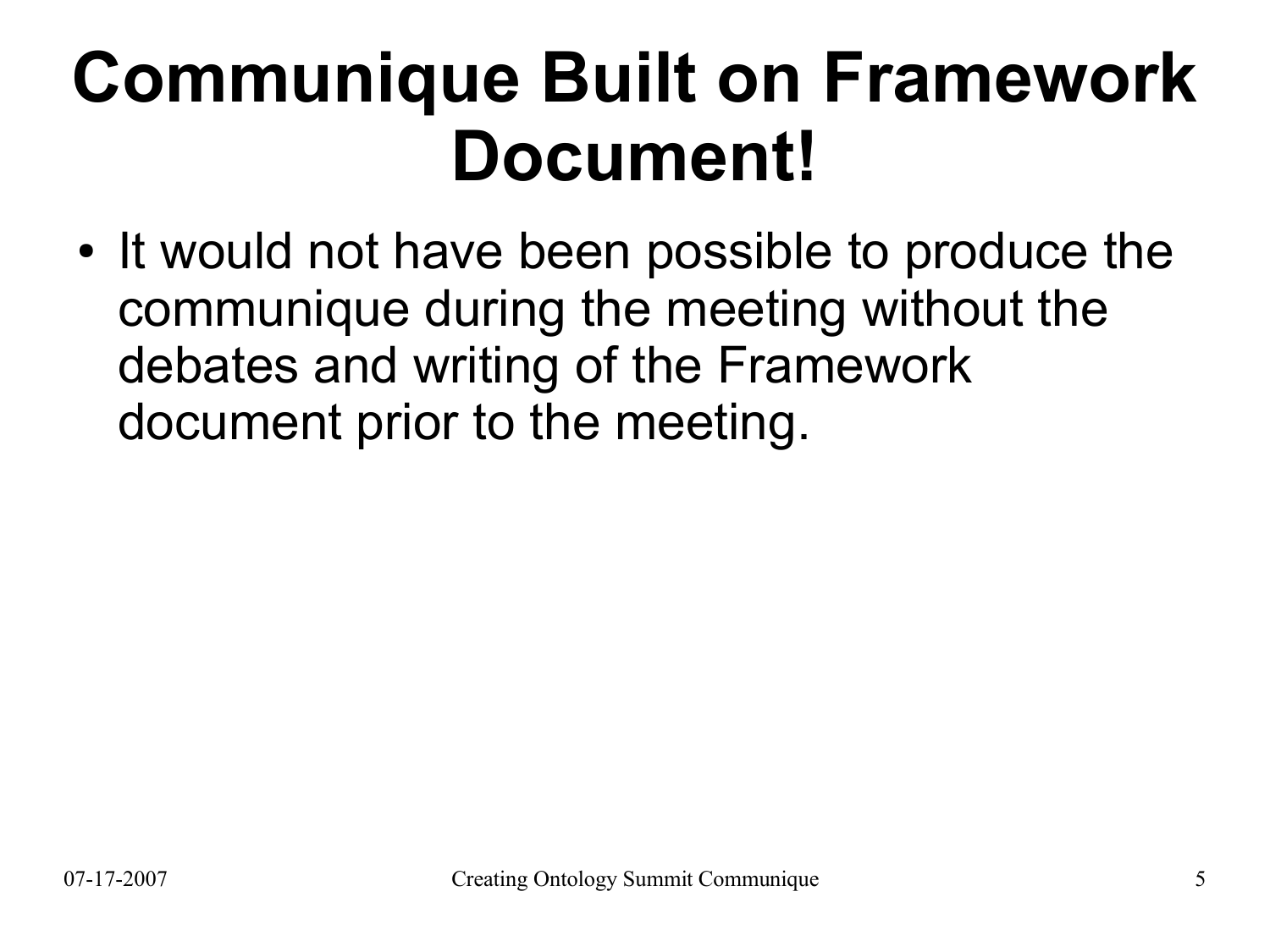# **Communique Writing (cont.)**

- Face-to-face meeting between Olken and Bodenreider
	- Partitioned writing by topic
- Email exchanges of text fragments
	- and comments / revisions
- Integration of text fragments and posting to wiki
- Presentation to the ontology summit
- Discussion
- 07-17-2007 Creating Ontology Summit Communique 6 • Post-summit email discussions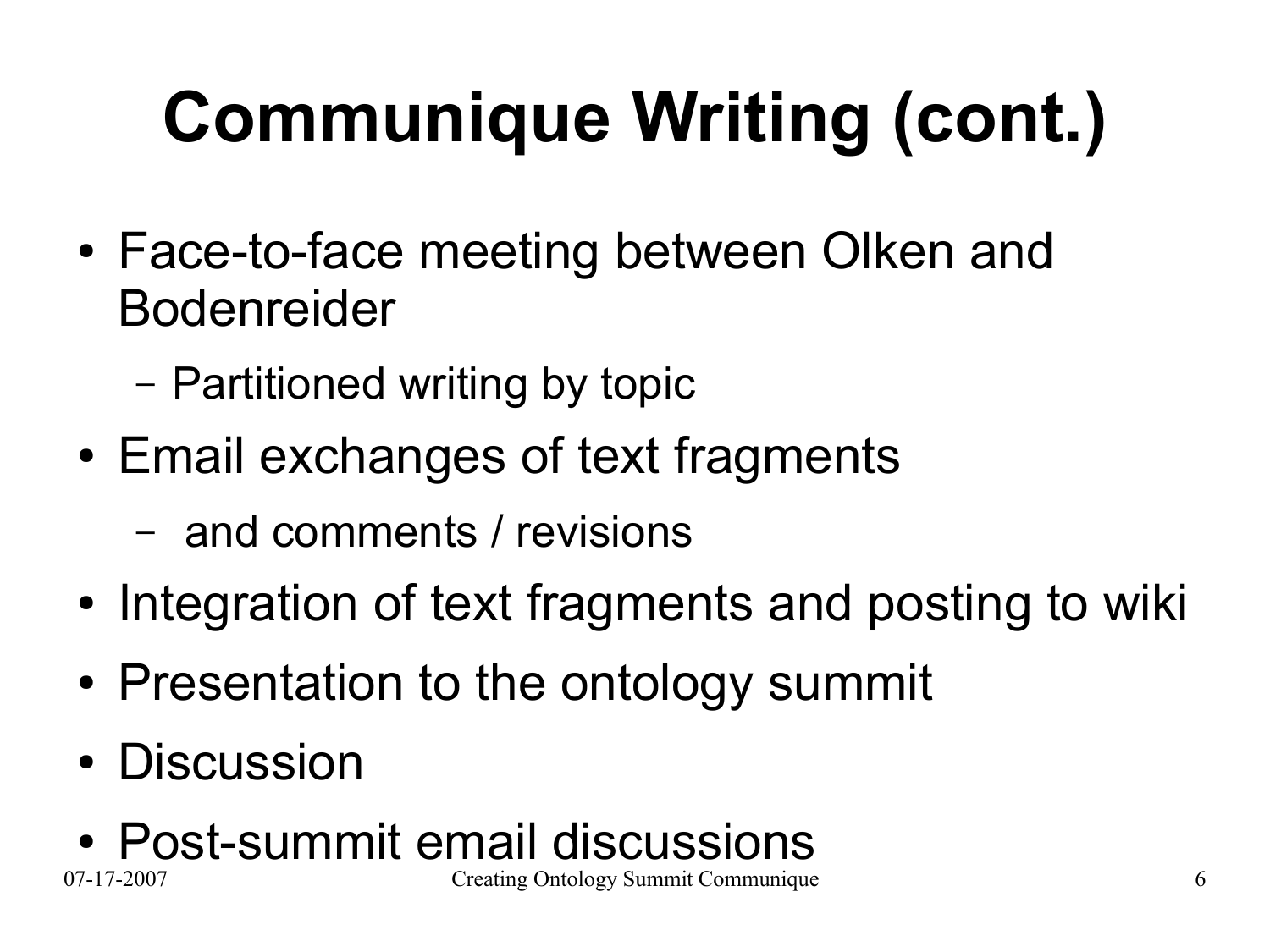#### **Lessons Learned: Text and Email**

- Text is essential
	- This is the problem with teleconferences ....
	- Teleconference agendas, and minutes help
- Email is a useful medium for text exchanges, arguments
	- Threaded / indexed / searchable email archives are very helpful for coping with heavy email traffic.
- Email often does not converge.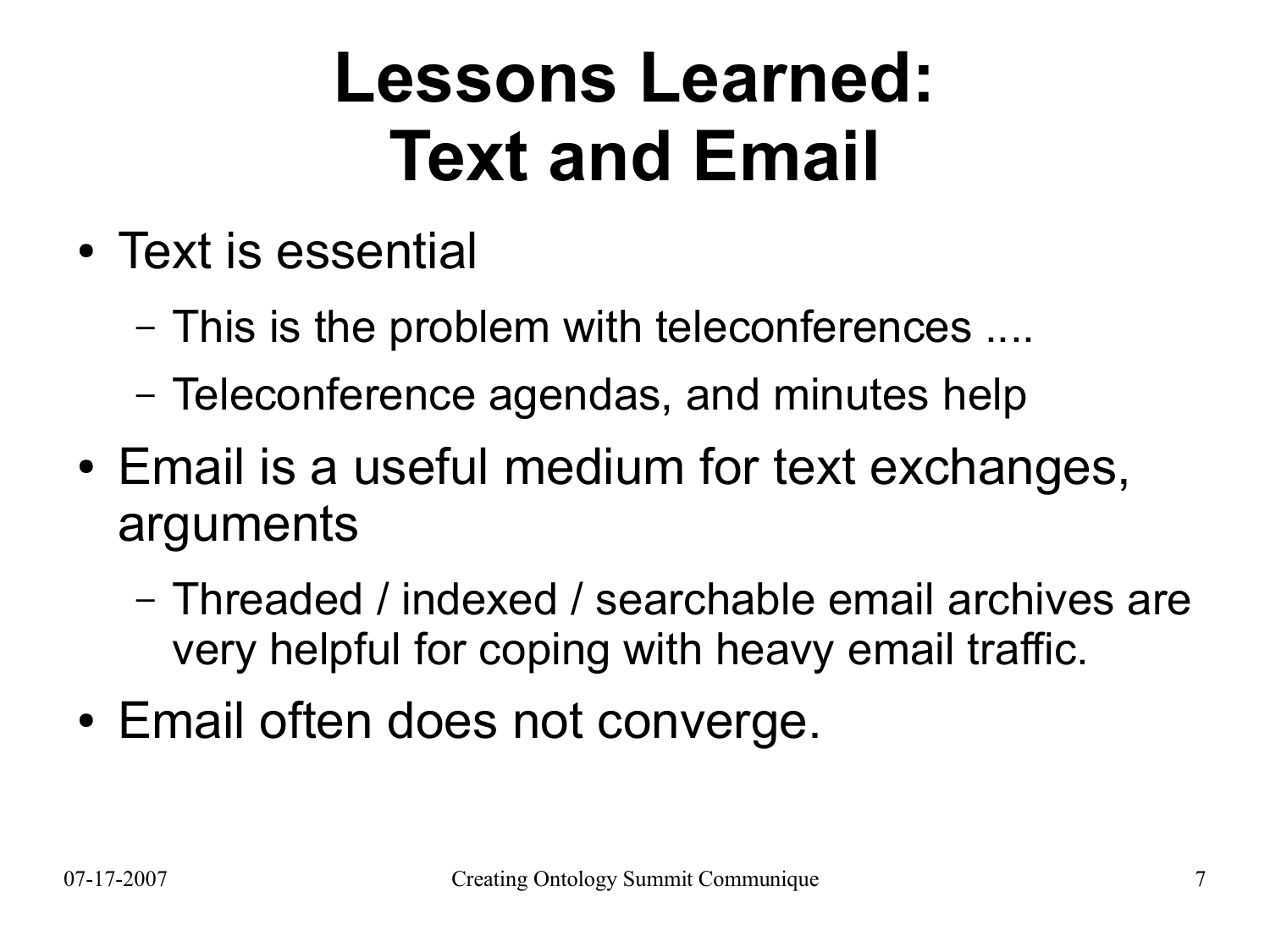#### **Lessons Learned: Wikis**

- Wikis are good for:
	- Posting large documents
	- Posting links to supplementary documents
	- Posting agendas
	- Posting minutes of teleconferences
	- Posting summaries of teleconferences, email debates
- Well organized wikis are easy search.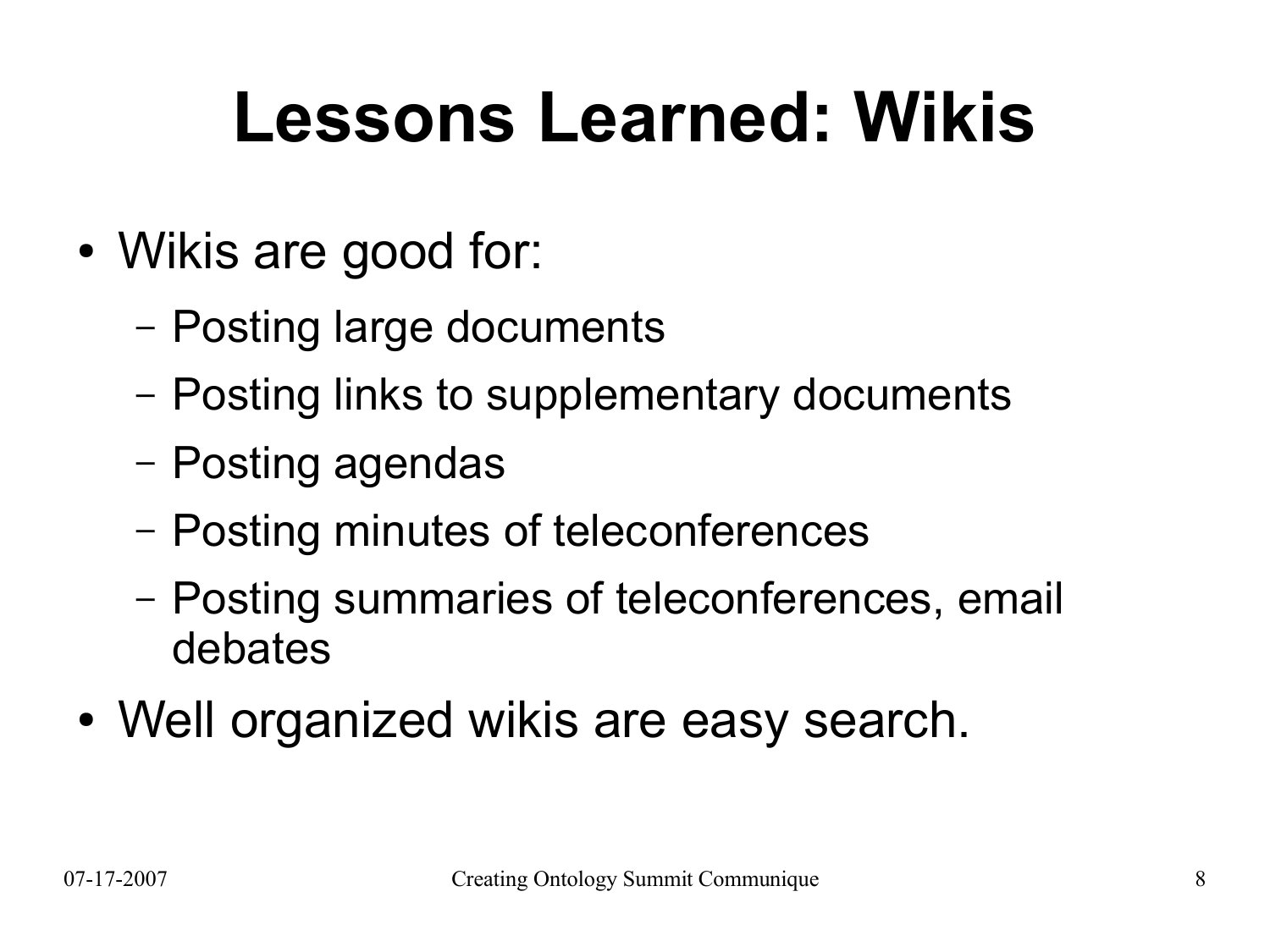# **Debate and Convergence**

- Teleconferences and face-to-face meetings are good for:
	- Debates
	- Reaching consensus
		- Face-to-face meetings are better for consensus building than teleconferences or email
- Teleconferences (especially) require strong chairs, disciplined participants
	- Otherwise chaos ensues
- Take minutes !!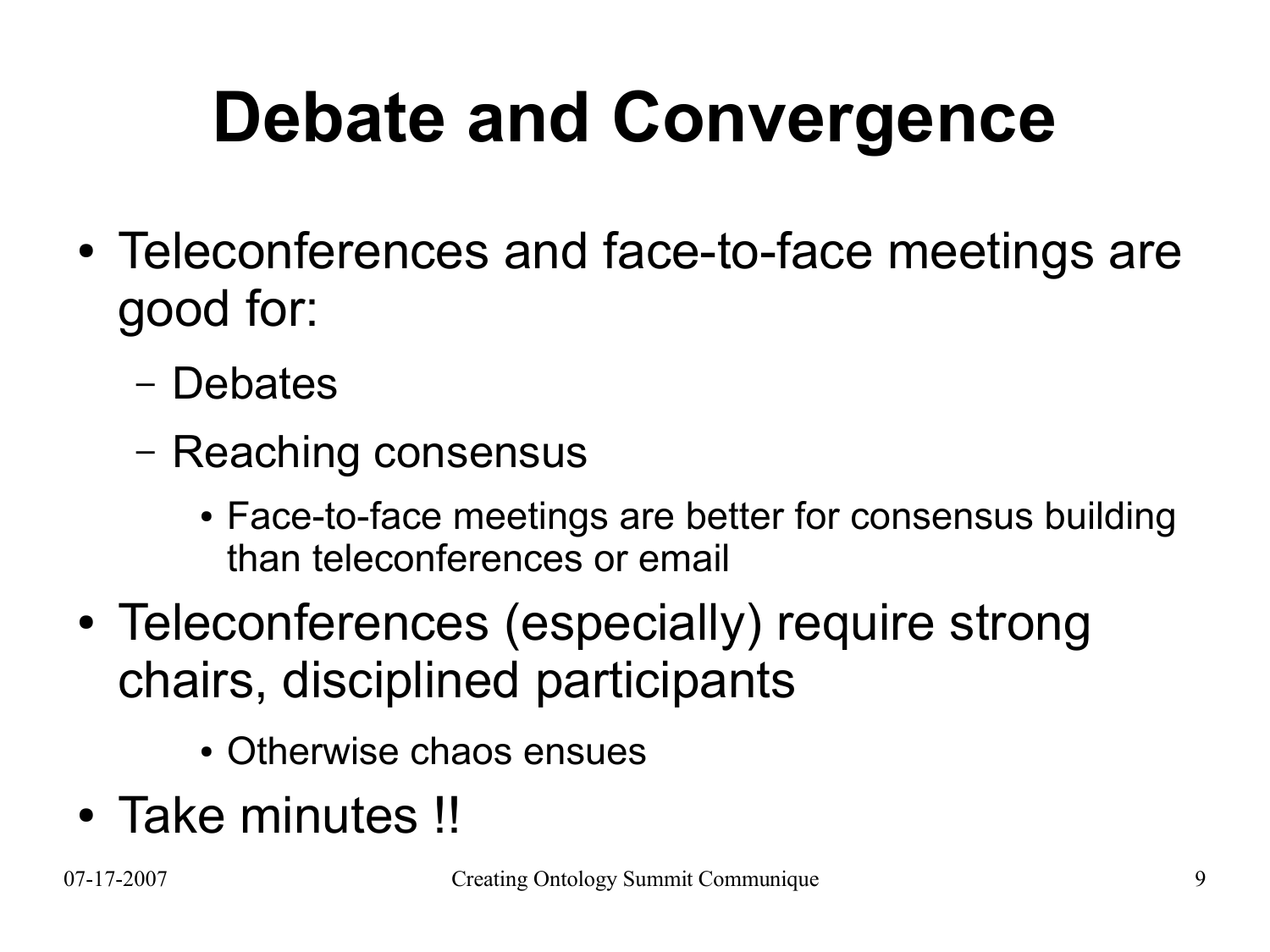#### **Size Matters!**

• It helps to keep the writing committee small.